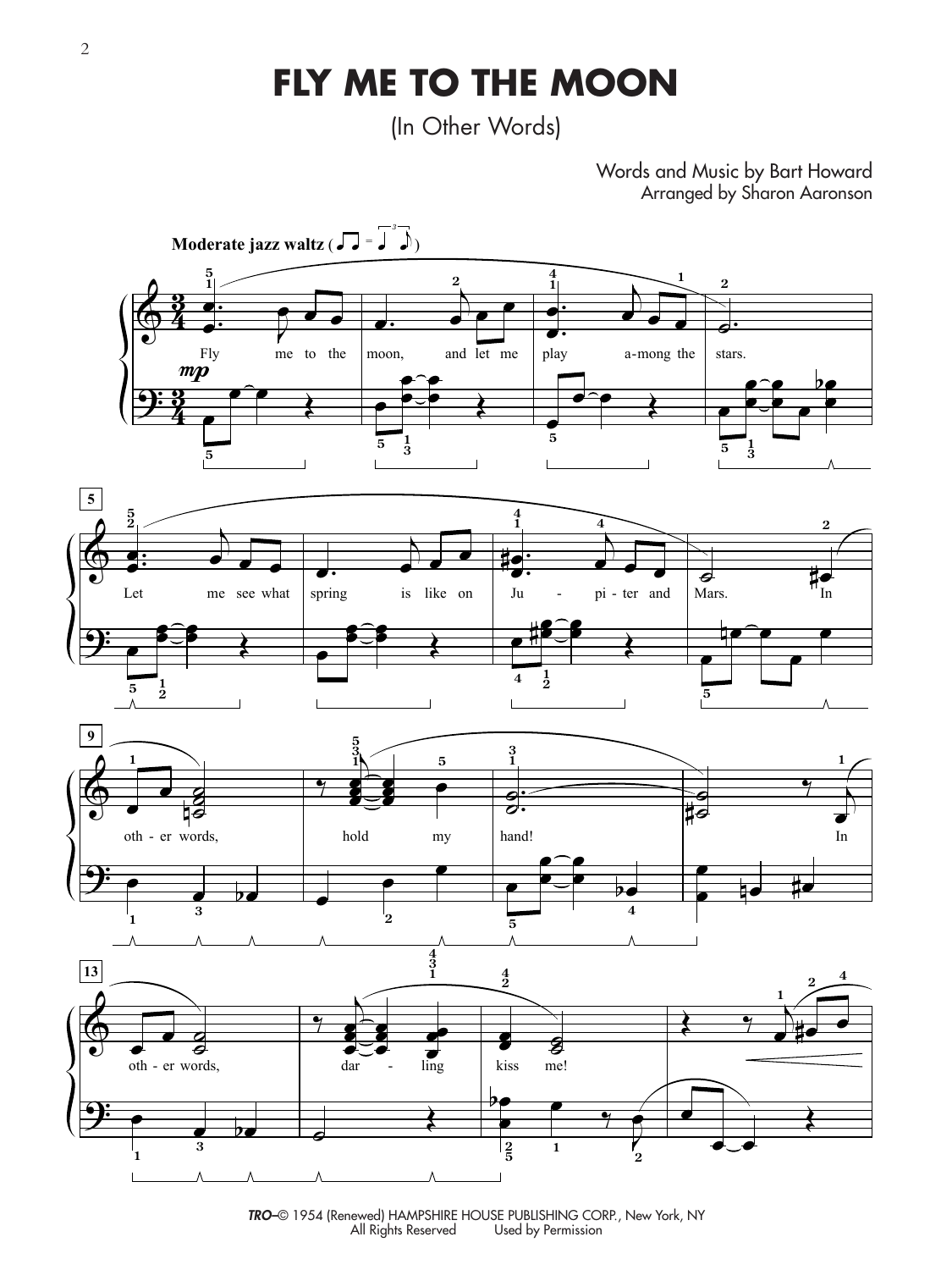# **MY FUNNY VALENTINE**

#### Words by Lorenz Hart Music by Richard Rodgers Arranged by Sharon Aaronson



© 1937 (Renewed) CHAPPELL & CO., INC. All Rights for the Extended Renewal Term in the U.S. Controlled by WB MUSIC CORP. and WILLIAMSON MUSIC CO. All Rights Reserved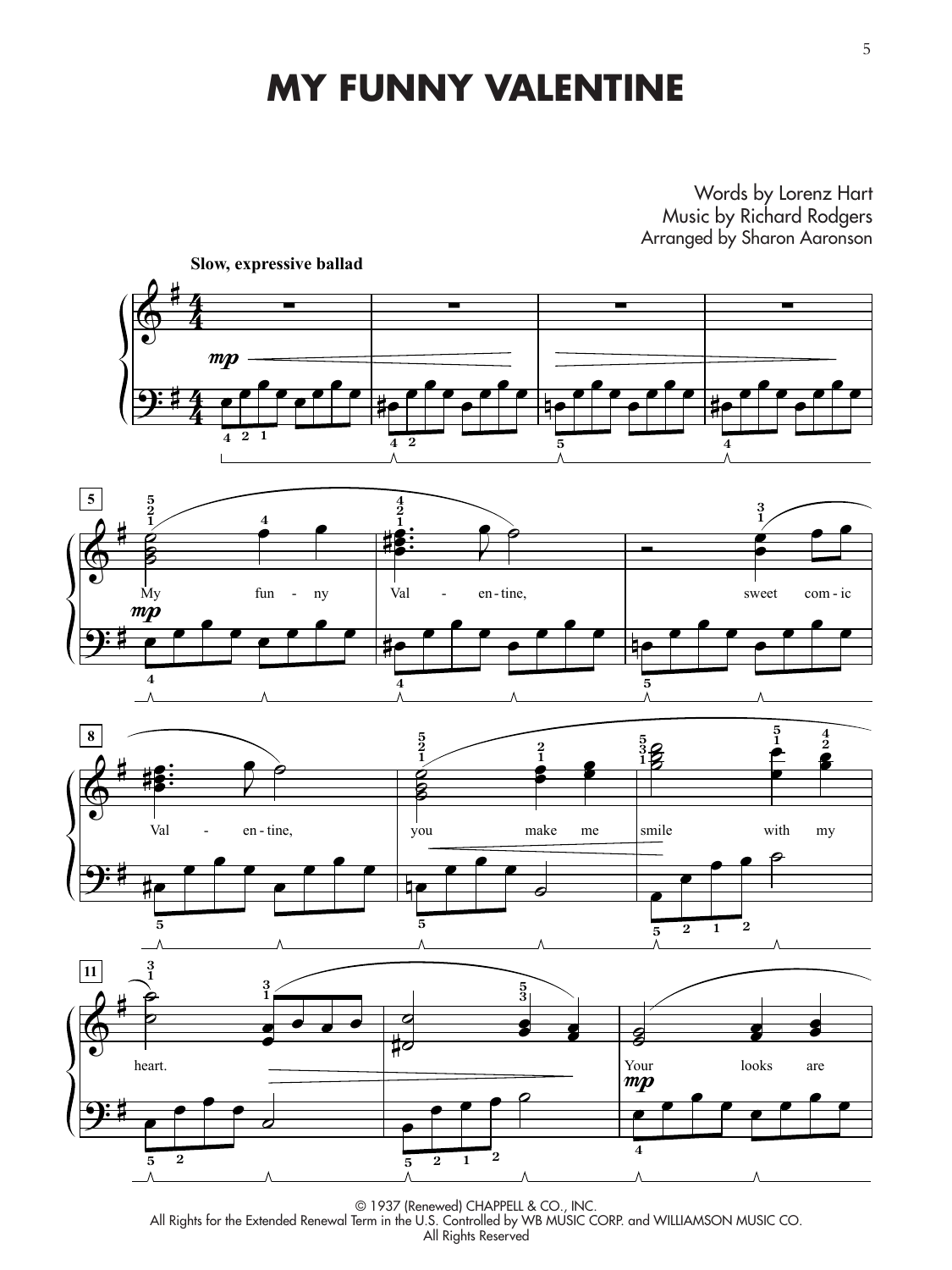## **SATIN DOLL**

Words and Music by Johnny Mercer, Duke Ellington and Billy Strayhorn Arranged by Sharon Aaronson







© 1958 (Renewed) WB MUSIC CORP., SONY/ATV MUSIC PUBLISHING LLC and TEMPO MUSIC INC. All Rights Reserved